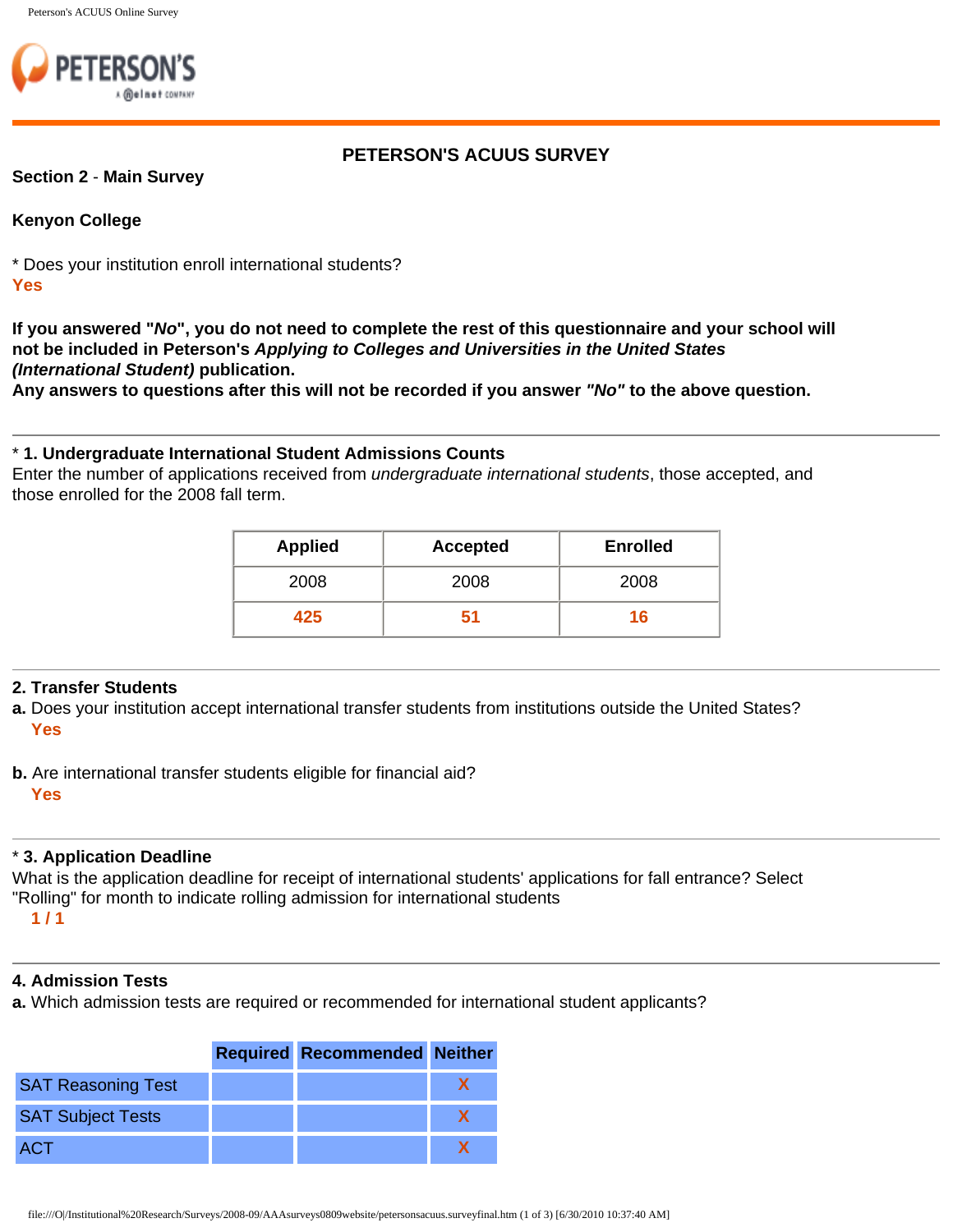Peterson's ACUUS Online Survey

| <b>SAT Reasoning Test or</b><br><b>ACT</b> |   |             |
|--------------------------------------------|---|-------------|
| <b>TOEFL</b>                               | х |             |
| <b>ELS (English Language</b><br>Skills)    |   | $\mathbf x$ |
| Other test (specify):                      |   |             |
|                                            |   |             |

**b.** Indicate the minimum required TOEFL score for freshman admission, if applicable. Please give scores using the paper-based total scale.

Internet-based Test total score: **100**

 Only report section scores below if there is a minimum score required for a given section(s). Listening: Reading: Speaking: Writing: Paper-based test: **600**

**c.** Indicate the minimum required TOEFL score for freshman ESL (English as a Second Language) admission, if applicable.

Internet-based Test total score:

|                   |                               | Only report section scores below if there is a minimum score required for a given section(s). |  |
|-------------------|-------------------------------|-----------------------------------------------------------------------------------------------|--|
|                   | Listening: Reading: Speaking: | Writing:                                                                                      |  |
| Paper-based test: |                               |                                                                                               |  |

**d.** Are there conditions under which the TOEFL can be waived?

**N**

**e.** Indicate the minimum ELS (English Language Skills) level, if applicable.

#### \* **5. Enrollment**

For which terms can international students enroll? (Check all that apply) **Fall**

### **6. ESL Program**

- **a.** Does your institution offer an ESL program on campus? **No**
- **b.** If yes, indicate availability (check all that apply) **No response**
- **c.** If program is not offered on campus, is there an available program at a cooperating institution? **No**
- **d.** Indicate the times during which the ESL program is offered (check all that apply):

**7. Housing**